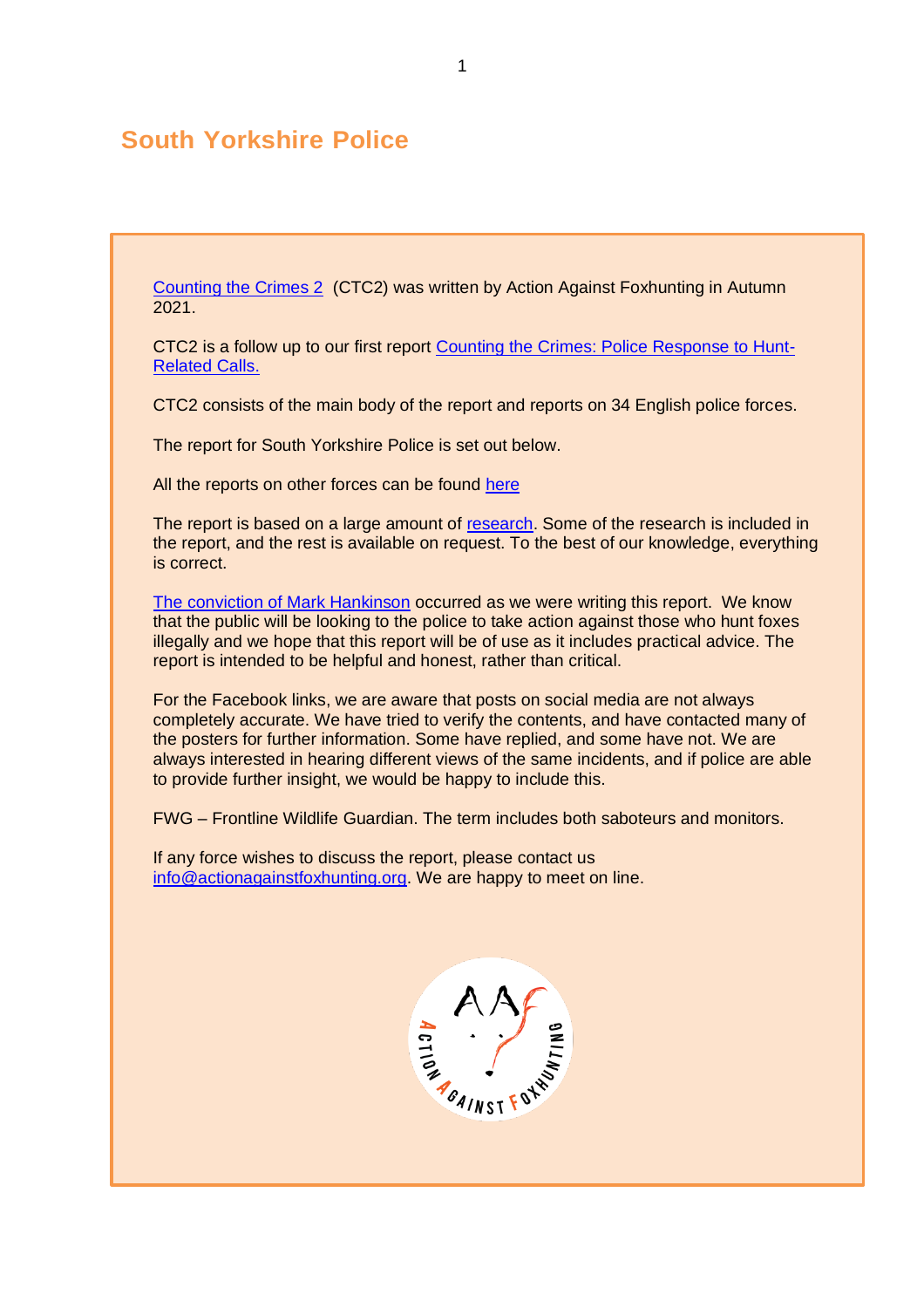#### **How did the force respond to CTC?**

- One email
- ✓ Exchange of emails
- Meeting
- No response at all

### **For Email response - was the response detailed?**

- ✓ Yes
- No

#### **How do you rate the email response?**



### **Why have you given this rating?**

The responding officer said he had read CTC with interest. He also said that he had shared the report with all the WCOs. When asked a few months later whether the WCOs had fed back at all, the officer responded immediately saying there was no feedback. The officer also offered to be a point of contact for us.

# **Were there follow up emails and did the force reply?**

- ✓ Yes
- No

#### **How willing was this force to take on board what we said?**



#### **Why have you given this response?**

This is difficult to judge. However, South Yorkshire does appear to be making an effort with wildlife crime in general. In an FOI to the force, they confirmed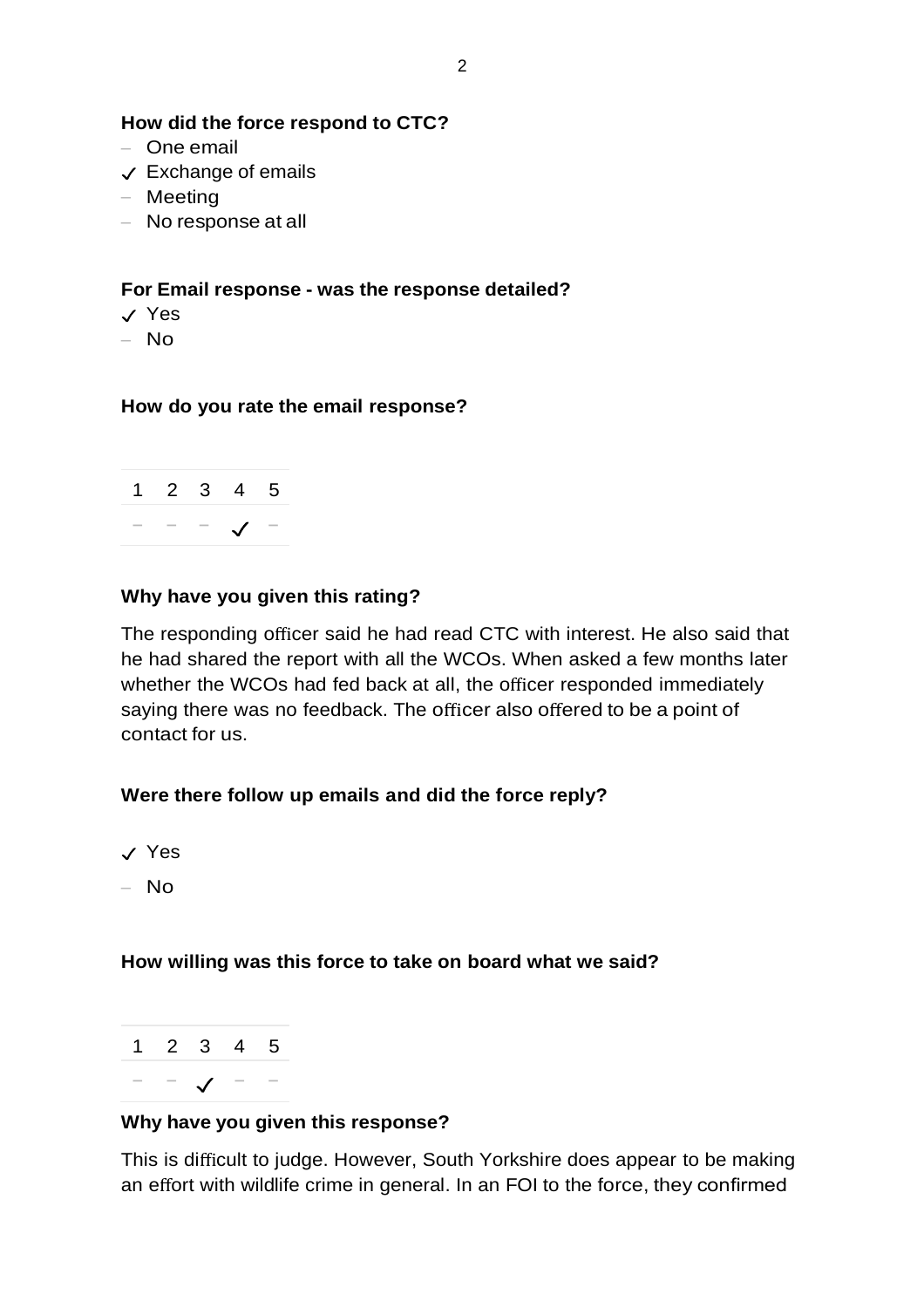that they intended to "up skill" their Neighbourhood Policing Teams and include training on Wildlife Crime.

They hoped to have 60 trained officers by the end of May 2021.

# **Has this force taken any actual steps to improve their relationship with FWGs?**

- Yes
- No
- $\checkmark$  They have communicated very readily with AAF.

# **Does this force have an aide memoire or any guide to policing illegal hunting?**

- Yes
- ✓ No

#### **How well trained are the police in this force?**



#### **Why have you given this response?**

South Yorkshire hopes to train everyone likely to be called to a wildlife crime, whether or not they are a WCO.

# **How do you rate this force's behaviour in the field with regard to illegal foxhunting and incidents involvingFWGs?**

- Always appear biased
- Usually appear biased
- Sometimes appear biased
- Rarely appear biased
- Never appear biased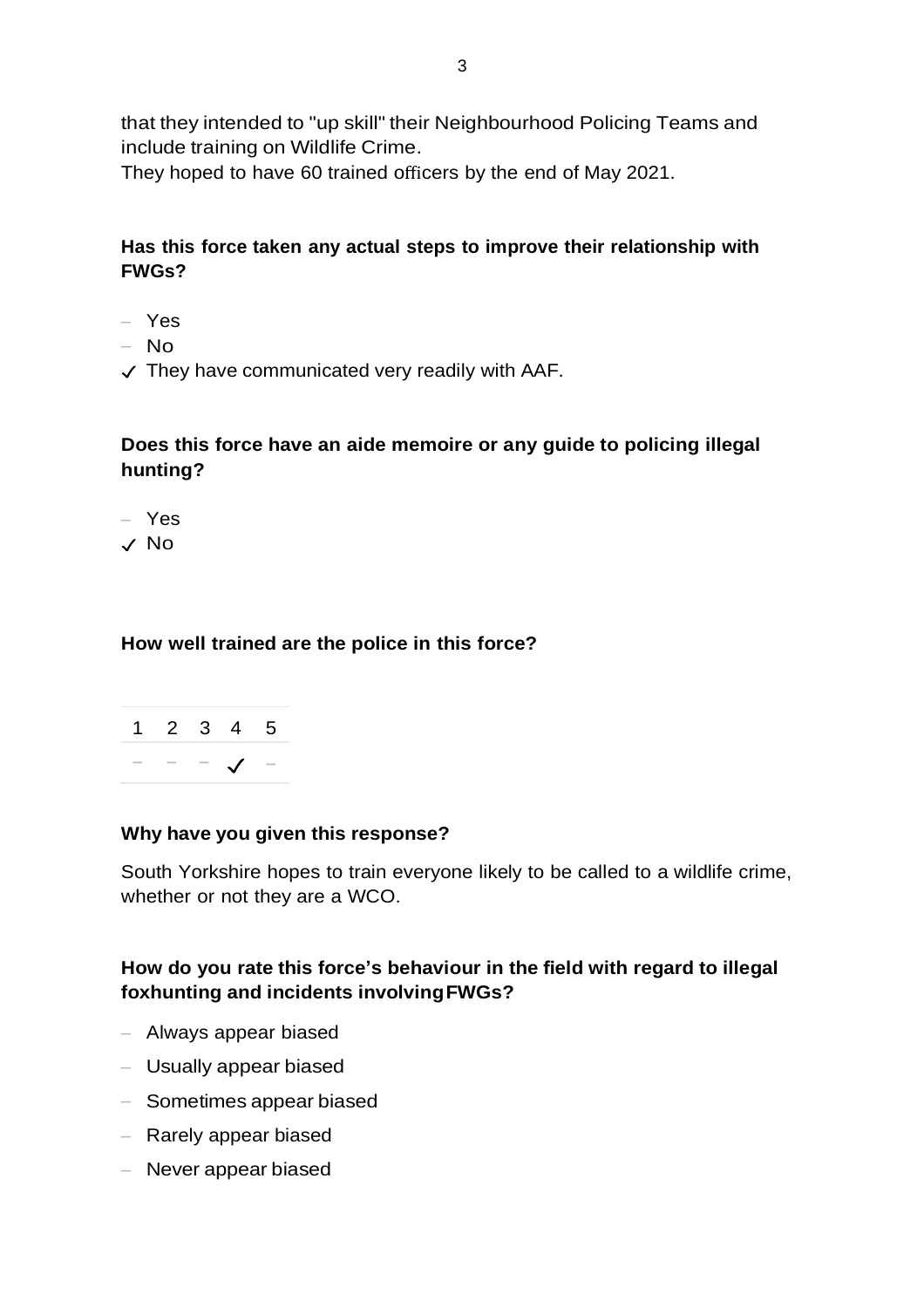### – **Unknown**

#### **Why have you given this response?**

No information on this one. No registered hunts in S Yorkshire, though the Barlow do venture there occasionally. No hit reports at all.

**Looking at the response to our FOI asking about police systems and organisation with regard to foxhunting, how do you rate their ability to take action on illegal foxhunting?**

1 2 3 4 5 − − − ✓ −

### **Why have you given this rating?**

Again, with no hit reports, this is difficult to answer. However, the amount of training is promising.

# **Do you think the force focuses too heavily on public order as opposed to dealing with illegal foxhunting?**

- Yes
- No
- ✓ Public order doesn't appear to be an issue.

#### **Overall, how do you rate this force?**

**Take into account willingness to engage with AAF, willingness to engage with FWGs, actions in the field etc.**

1 2 3 4 5 − − − ✓ −

#### **Any other comments?**

South Yorkshire has been responsive to AAF, both in the FOI and to CTC initially.